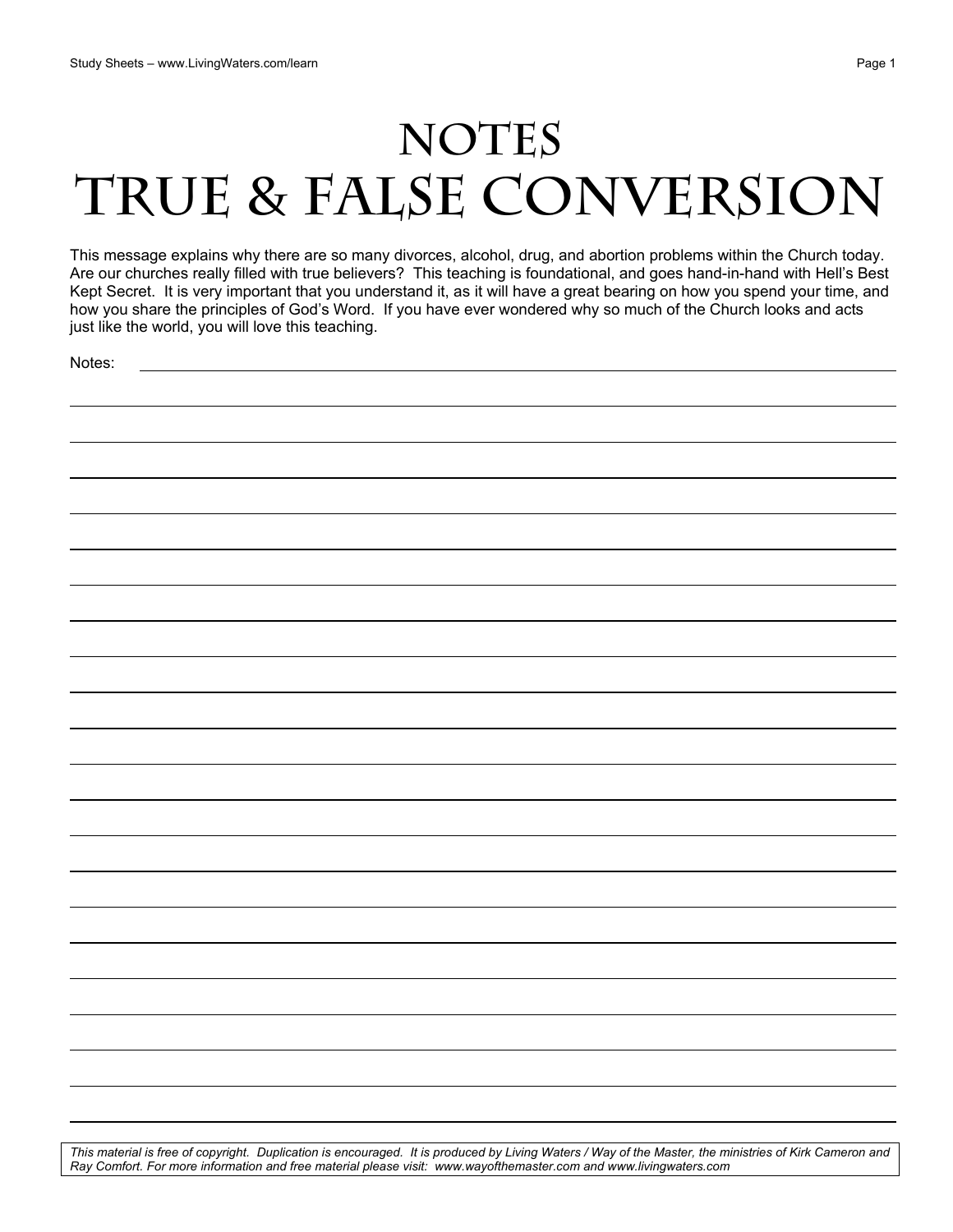## **True & False Conversion QUIZ**

1. What damage can be done by a Christian who doesn't understand that there is such a thing as a false conversion?

2. What did Jesus say to His disciples when they questioned Him about the Parable of the Sower?

3. In the Parable of the Sower, what are the six characteristics of a false convert?

| <u>.</u> |  |
|----------|--|
| ີ        |  |

4. What light does James 2:19 shed on the sixth characteristic of a false convert?

5. What are the five fruits of a true convert?

1. 2. 3. 4. 5.

6. What are the three things that happen here on earth to expose false converts?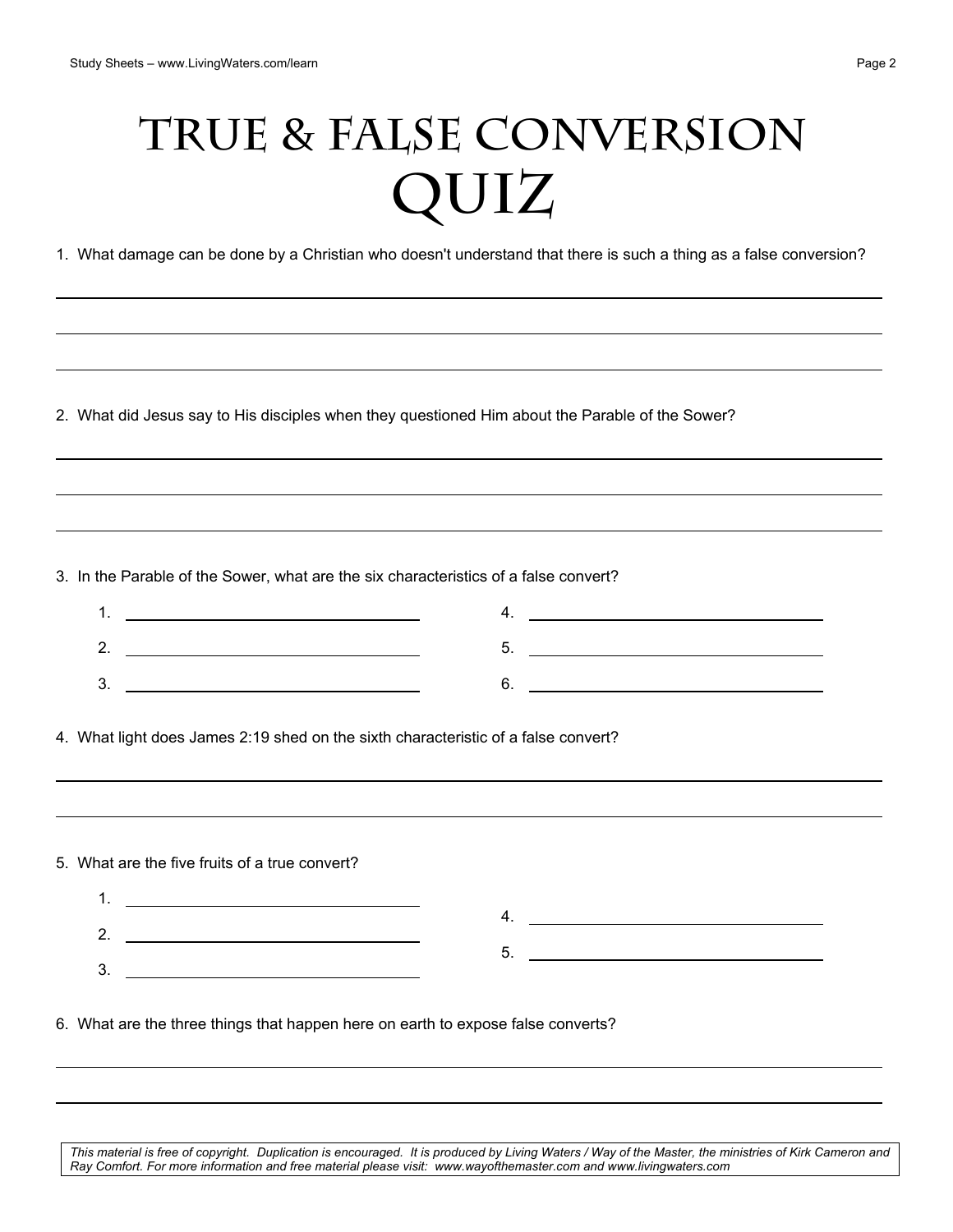7. When will the false convert ultimately be exposed?

8. Name some parables that Jesus told that speak of true and false conversions.

9. How can we, as evangelistic Christians, make sure we are not responsible for bringing false converts into the Church?

BONUS: What "false" person does each verse warn us about:

| Matthew 7:15        |  |
|---------------------|--|
| Mark 13:22          |  |
| 2 Corinthians 11:13 |  |
| Galatians 2:4       |  |
| 2 Peter 2:1         |  |